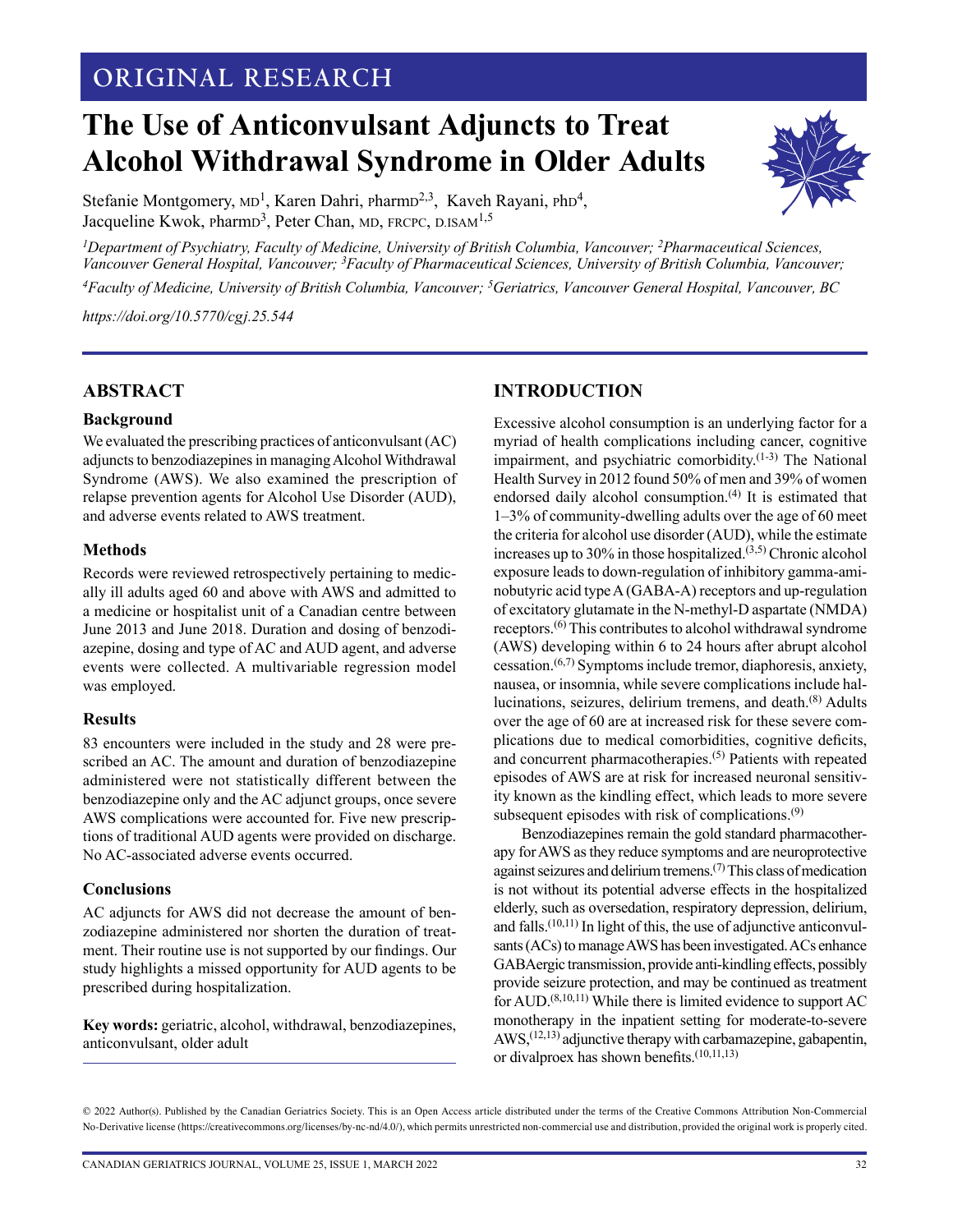For ACs, double-blind studies suggest carbamazepine may be as effective as lorazepam for symptom management; however, it has significant gastrointestinal and neurotoxic side effects.<sup> $(9,13,14)$ </sup> A randomized controlled trial (RCT) comparing carbamazepine and lorazepam in the outpatient setting found both to be effective, but carbamazepine also significantly reduced drinking in the post-treatment period.<sup>(15)</sup> Gabapentin was found to be helpful in the outpatient setting for mild-tomoderate AWS,  $(16,17)$  but it has not consistently demonstrated effectiveness in severe AWS or in inpatient settings.<sup>(17-19)</sup> Relatively high doses of gabapentin (1200–3200 mg/day) may be required to see a positive effect in non-elderly patients, with low doses unlikely to provide sufficient anti-seizure protection.<sup>(17,19)</sup> Lower doses of gabapentin were found to be helpful in mild AWS symptoms, but not for more severe symptomatology.<sup>(20)</sup> A recent meta-analysis found moderate evidence to support gabapentin's use in both AWS and the reduction of cravings in dependence; however, limitations include a small number of studies with modest sample sizes and variable dosing regimens.(21) Gabapentin is generally well tolerated, considered safer due to few adverse events, has fewer drug–drug interactions than other ACs (e.g., carbamazepine), and can be used in those with hepatic impairment.<sup>(19)</sup> Small double-blind, placebo-controlled RCTs using divalproex for AWS have shown mixed results, with one RCT showing benefit in decreasing AWS symptoms,<sup>(22)</sup> while the other found no difference over the placebo.<sup>(23)</sup> A systematic review found that there was insufficient evidence to support the use of valproic acid for prevention and treatment of AWS.(24)

Inpatient management on acute medical units is often focused on the patient's acute withdrawal symptoms. It is unclear if attention is given to the initiation of longer-term treatment of the underlying alcohol use disorder (AUD) with evidence-based agents such as disulfiram, naltrexone, and acamprosate, with the relapse prevention goal of reduction or cessation of alcohol use.<sup> $(5)$ </sup> There is limited research to guide clinicians on the use, safety, and efficacy of these agents in hospitalized geriatric populations.

The objectives of this study were to evaluate the prescribing practices of adjunctive ACs in AWS and the use of agents for AUD in hospitalized adults aged 60 years old or over.

## **METHODS**

This study was a retrospective chart review of medically ill patients identified with probable AUD and admitted for concurrent management of their AWS with the centre's two CIWA-Ar pre-printed order sets between June 2013 and June 2018: one for age  $\leq 69$  and the other for age  $\geq 70$ .<sup>(25,26)</sup> They include the Clinical Institute Withdrawal Assessment-Alcohol revised (CIWA-Ar) scale, a validated 10-item scale that guides symptom-triggered benzodiazepine administration.<sup> $(27)$ </sup> The age-based division is largely due to our hospital having dedicated Acute Care for the Elderly units, which are separate from the internal medicine inpatient units and for the goal of reducing diazepam prescription in older adults, where lorazepam is the preferred agent. Neither of the order sets includes an option for AC prescription. This study's cohort is different to the ones previously studied.<sup>(25,26)</sup> Ethics approval was obtained from the University of British Columbia Clinical Research Ethics Board. Operational approval to conduct the study was obtained from Vancouver Coastal Health Authority.

The *International Classification of Diseases* diagnostics codes for alcohol withdrawal, alcohol intoxication, alcohol dependence, alcohol abuse, or alcohol use disorder (F10.2, F10.3, and F10.4) were used to identify subjects. Subjects were included if they were initiated on one of the pre-printed alcohol withdrawal order sets, were aged 60 years old and above, and were admitted for greater than 24 hours to an internal medicine or hospitalist service. Those with multiple admissions were counted as separate encounters. Participants were excluded if they transferred to a unit that did not utilize these protocols, left against medical advice, had a documented allergy to benzodiazepines, ACs, or AUD agents, were treated with clonidine, or were prescribed ACs for another medical indication such as mood or seizure disorders. To avoid confusion of withdrawal symptoms, those in active withdrawal from other substances and those with regular benzodiazepine use prior to admission were excluded. Also excluded were patients with severe liver disease as evidenced by a Model for End-stage Liver Disease (MELD) score > 9, aspartate transaminase (AST) or alanine transaminase (ALT) levels that were greater than five times from the upper limit of normal (units/L), or platelet counts  $\leq 100 \times 10^9$ /L.

Primary outcomes included total cumulative benzodiazepine dose and duration, and the dosing regimens of ACs. Secondary outcomes included identifying the initiation of AUD agents, the complications of AWS, and the complications due to AC or benzodiazepine use.

Two investigators (SM, JK) conducted the chart review. If there were disagreements between the collected data, one of the other investigators (KD, PC) resolved any disputes. An audit of 10% of the charts was conducted by the other investigators (KD, PC). Baseline demographics, medical history, and substance use history were collected. To allow for equivalent comparison of alcoholic beverages, the quantities were converted to standard drinking units based on the Canada's Low Risk Alcohol Drinking Guidelines.(28) To allow for equivalent comparison, all benzodiazepine doses were converted to lorazepam equivalents.(29) The cumulative dose of benzodiazepine was calculated by summing the first to last administered dose of benzodiazepine based on the nursing medication administration record. This included both fixed schedule and symptom triggered benzodiazepine doses. The duration of AWS treatment was calculated as the time the order set was ordered to the last dose of benzodiazepine administered or when the order set was discontinued in the physician's orders. The type of AC and AUD agent prescribed and their dosing regimens were collected. Severe alcohol withdrawal complications (specifically delirium tremens, seizures, hallucinations or death) and serious adverse events resulting from treatment with AC or benzodiazepine therapy were documented.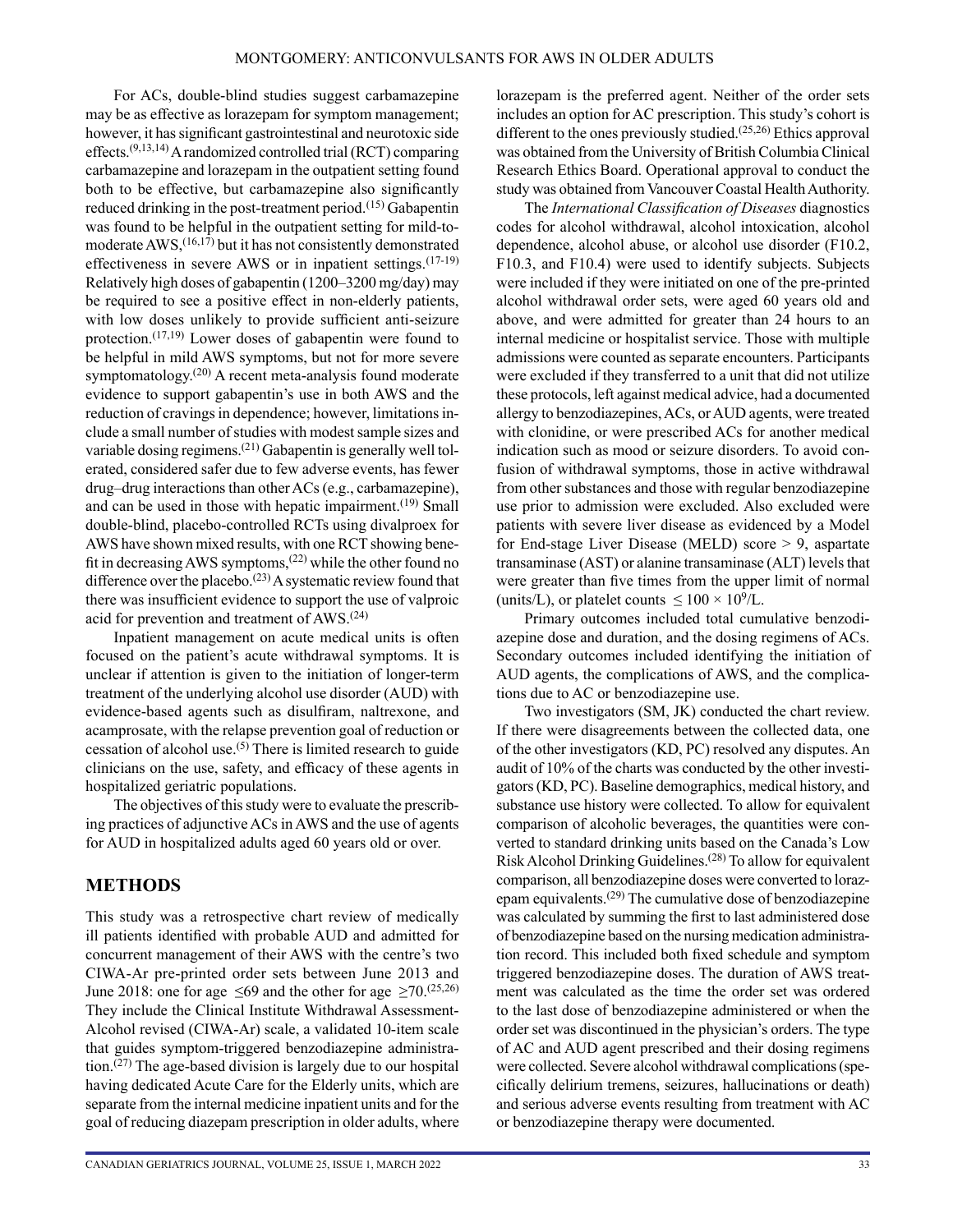#### **Statistical Methodology**

Data collected were entered into a spreadsheet and analyzed using the JMP 14 software package (JMP Statistical Discovery LLC, Cary, NC). Statistical analysis was completed by two investigators (KR and SM). Baseline characteristics were described using standard descriptive statistics: proportions, mean, median, interquartile range (IQR), and standard deviation. Nine individuals had repeat encounters and made up 25 of the total 83 encounters, so that there were 67 different subjects. A time parameter and blocking by subject identification number were employed to account for the repeat encounters. The baseline characteristics of each group were compared using *t-*tests, chi square tests, and multi-factor regression analyses to assess for group differences. Multi-factor regression analysis was used to compare the total cumulative benzodiazepine doses and treatment duration between each group. Given the spread of ages in the study, age as a factor was included in the regression model. To account for the effect of past and current alcohol withdrawal complications, a dichotomous nominal variable was created and incorporated into the previously described regression model (incorporating treatment variable and number of treatments received). Due to small sample size, the quality assessment and the initiation of AUD agents were analyzed using simple statistics of proportions. A chi-square test was completed to assess significant differences in adverse events between treatment groups. All comparisons were considered statistically significant if  $p < .05$ .

## **RESULTS**

Our cohort included 216 encounters, but 133 encounters were excluded for the following reasons: significant liver disease  $(n = 32)$ , platelet count  $\leq 100 \times 10^9$   $(n = 28)$ , taking an AC or benzodiazepine prior to admission ( $n = 27$ ), transfer to a unit that did not utilize the protocols  $(n = 19)$ , not started on one of the pre-printed alcohol withdrawal protocols  $(n = 11)$ , left against medical advice during active AWS treatment (n = 5), concurrent clonidine therapy  $(n = 4)$ , concurrent alcohol consumption ( $n = 3$ ), allergy to anticonvulsants ( $n = 1$ ), and concurrent withdrawal from other substance  $(n = 1)$ . Eightythree encounters met the inclusion criteria.

Baseline characteristics between the benzodiazepines only group ( $n = 55$ ) and the AC adjunctive group ( $n = 28$ ) were not statistically different, except for the number of medical comorbidities (Table 1), which was not thought to be clinically relevant. Also despite this difference, the number of medical comorbidities when accounted for the in the multivariate regression did not change the study conclusions.

ACs were prescribed outside of the pre-printed order set and our study found gabapentin was the most frequently prescribed anticonvulsant ( $n = 17, 20.5\%$ ), followed by divalproex  $(n = 9, 10.8\%)$ , and then the combination of divalproex and gabapentin ( $n = 2, 2.4\%$ ). No other ACs were prescribed. Median (IQR1, IQR3) gabapentin total daily dose was 900 (375, 900) mg. Median (IQR1, IQR3) divalproex total daily dose was 1000 (500, 1000) mg. Of those on ACs,  $54\%$  (n = 15) were continued post-discharge, and it is unclear if this was for relapse prevention or whether it was unintentionally continued (Table 2). The AC group had a higher proportion of histories of AWS requiring hospitalization, histories of severe AWS complications, severe AWS complications on the current admission, and more frequent consultations with addictions medicine and/or psychiatry services. There were no documented adverse events or serious complications secondary to AC use. There were four documented adverse events secondary to benzodiazepine only treatment: namely delirium (n = 2, 2.4%) and oversedation (n = 2, 2.4%). There was no statistical difference found and, therefore, we cannot conclude that ACs are protective against delirium.

A significant difference in the mean cumulative dose between those treated with benzodiazepines only and those who also received ACs was found (Table 2). However, when

| TABLE 1.                 |
|--------------------------|
| Baseline characteristics |

| Factor                                                | Combined<br>$(N = 83)$ | Benzodiazepine Only<br>$(N = 55)$ | <b>Anticonvulsant Adjunct</b><br>$(N = 28)$ | Test<br><i>Statistic</i> <sup><i>a</i></sup> | $p$ value <sup>d</sup> |
|-------------------------------------------------------|------------------------|-----------------------------------|---------------------------------------------|----------------------------------------------|------------------------|
|                                                       |                        |                                   |                                             |                                              |                        |
| Age (mean $\pm$ SD)                                   | $68.1 \pm 6.6$         | $68.8 \pm 7.2$                    | $66.7 \pm 5.1$                              | 0.25 <sup>b</sup>                            | 0.63                   |
| Male $N$ (%)                                          | 58 (69.9%)             | 39(70.9)                          | 19(67.9)                                    | 0.08 <sup>cb</sup>                           | 0.77                   |
| Comorbidities, median (IQR1, IQR3)                    | 6(4, 8)                | 6(4, 9)                           | 5(4, 7)                                     | $5.22^{ba}$                                  | $0.027^e$              |
| Standard drinks per day, median (IQR1, IQR3)          | 8.7(5, 14)             | 8.7(4.5, 11.2)                    | 8.7(5.7, 17.3)                              | 0.13 <sup>ba</sup>                           | 0.72                   |
| Prior AWS hospitalizations $N(\%)$                    | 43 $(51.8\%)$          | $22(40\%)$                        | 21(75%)                                     | 6.06 <sup>c</sup>                            | $0.014^e$              |
| Prior and current severe AWS complications<br>$N(\%)$ | $36(43.3\%)$           | $17(30.9\%)$                      | 19 (67.9%)                                  | 6.69 <sup>c</sup>                            | $0.0097$ <sup>e</sup>  |

AWS = alcohol withdrawal syndrome

a Statistics carried out to test for differences between the two treatment groups. For tests on continuous variables, subjects measured at multiple time point were accounted for through inclusion of a time parameter in the regression model and through blocking by subject identification code<sup>(b)</sup>. Difference in the proportions of nominal variables was tested using a Chi-squared test<sup>(c)</sup>.

 $d p < 0.05$ .

<sup>e</sup> Statistical significance.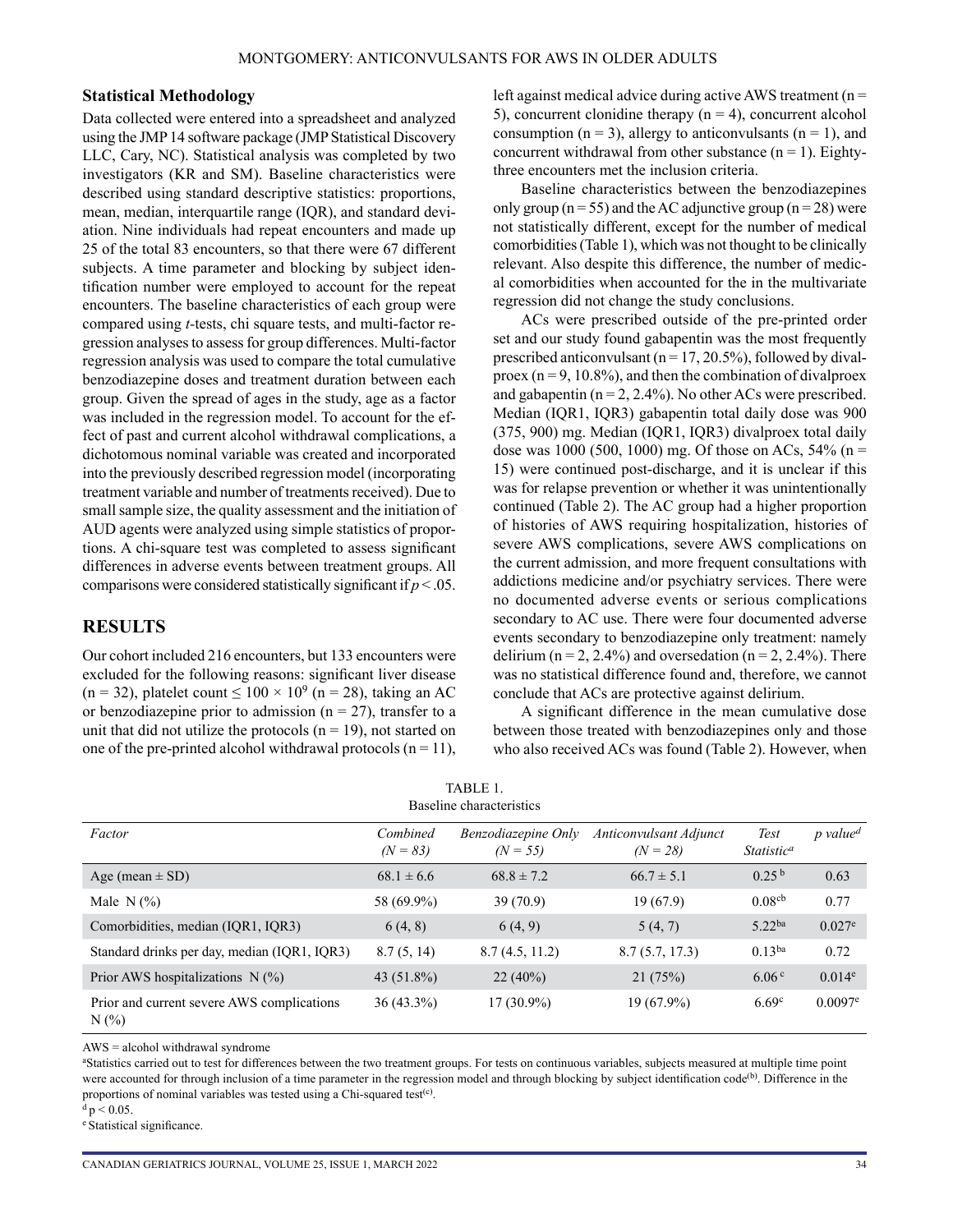#### MONTGOMERY: ANTICONVULSANTS FOR AWS IN OLDER ADULTS

| Factor                                                                                                   | Benzodiazepine Only<br>$(N = 55)$ | Anticonvulsant<br>$(N = 28)$                | Test Statistic <sup>a</sup> | <i>p</i> value |
|----------------------------------------------------------------------------------------------------------|-----------------------------------|---------------------------------------------|-----------------------------|----------------|
| Cumulative benzodiazepine dose (mg) when accounting<br>for severe AWS complications $d$ (mean $\pm$ SEM) | $9.21 \pm 4.25$                   | $14.52 \pm 4.63$                            | 2.51 <sup>b,dc</sup>        | 0.12           |
| Total duration of treatment (hours) when accounting<br>for severe AWS complications $d$ mean $\pm$ SEM   | $90.76 \pm 21.87$                 | $82.59 \pm 23.91$                           | $0.21$ bdc                  | 0.65           |
| Cumulative benzodiazepine dose (mg) mean $\pm$ SEM                                                       | $6.98 \pm 4.45$                   | $15.58 \pm 4.88$                            | 6.47 <sup>b</sup>           | $0.013^e$      |
| Total Duration of treatment (hrs) mean $\pm$ SEM                                                         | $88.06 \pm 21.99$                 | $89.79 \pm 24.05$                           | 0.010 <sup>b</sup>          | 0.92           |
| Anticonvulsant continued post-discharge, $N(\%)$<br>Gabapentin<br>Divalproex                             | N/A                               | $15(53.6\%)$<br>$12(42.9\%)$<br>$3(10.7\%)$ | N/A                         | N/A            |
| Factor                                                                                                   | <b>AWS</b> Complication           | <b>No AWS Complication</b>                  | <b>Test Statistic</b>       | p-value        |
| Cumulative benzodiazepine dose (mg) mean $\pm$ SEM                                                       | $17.16 \pm 4.44$                  | $6.57 \pm 4.38$                             | 10.95 <sup>b</sup>          | 0.0015e        |
| Total duration of treatment (hrs) mean $\pm$ SEM                                                         | $101.66 \pm 22.73$                | $71.68 \pm 22.75$                           | 3.13 <sup>b</sup>           | 0.081          |

TABLE 2. Alcohol withdrawal syndrome treatment outcomes

AWS = alcohol withdrawal syndrome; SEM = standard error of the mean.

a Statistics carried out to test for differences between the two treatment groups. For tests on continuous variables, subjects measured at multiple time point were accounted for through inclusion of a time parameter in the regression model and through blocking by subject identification<sup>(b)</sup>. Difference in the proportions of nominal variables was tested using a Chi-squared test<sup>(c)</sup>.<br><sup>d</sup> Severe AWS complications (past or present) accounted for in multi-variate regression.

e Statistical significance.

severe complications are accounted for in the multivariable regression, the statistical significance in the mean cumulative benzodiazepine dose between those on benzodiazepines only versus those on AC adjuncts is lost (Figure 1 and Table 2). The durations of benzodiazepine treatment between the two groups were not statistically different and continued to be so when severe complications are accounted for (Figure 1 and Table 2).

The amount of benzodiazepines administered reduced with increasing age (Figure 2). When age is included in the multifactor regression, the AC group had significantly higher mean cumulative benzodiazepine doses compared to the benzodiazepine only group. Age had no impact on the duration of treatment between treatment groups.

Lastly, we found the mean cumulative benzodiazepine dose was significantly higher in those who had past or present severe AWS complications compared to those who did not (Table 2). No difference was observed in the duration of treatment between those with and without severe complications.



#### **Treatment Received**

FIGURE 1. Effect of anticonvulsant use on the cumulative benzodiazepine dose (mg, in lorazepam equivalents) and total duration of treatment (hrs) while accounting for severe AWS complications

 $AC =$  anticonvulsant,  $AWS =$  alcohol withdrawal syndrome.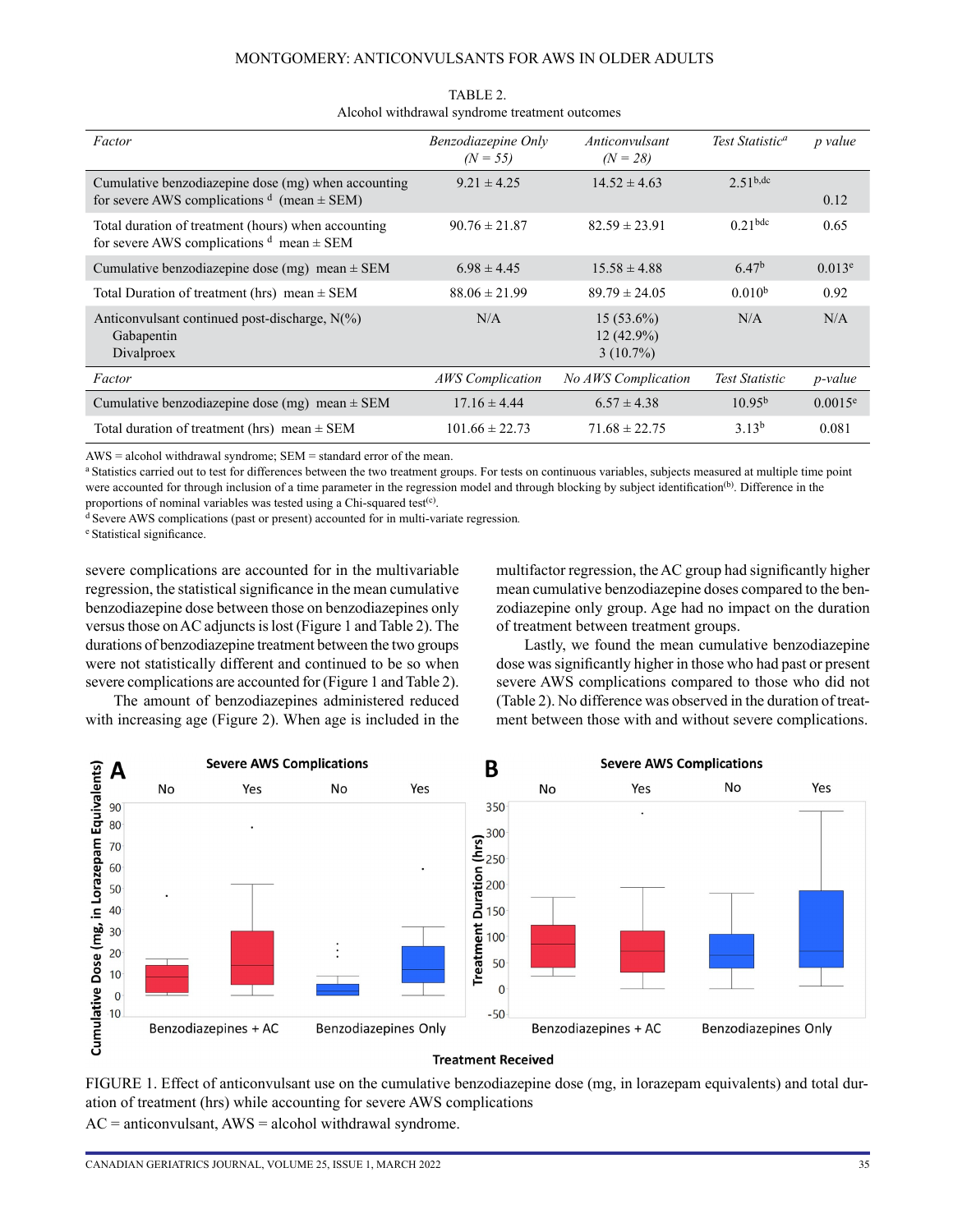Upon discharge, two patients were newly prescribed acamprosate and three were newly prescribed disulfiram. For the disulfiram prescriptions, two were from the same individual on two separate admissions in which disulfiram was discontinued between hospitalizations. There were no new prescriptions of naltrexone.

## **DISCUSSION**

To our knowledge, the prescribing practices of adjunctive ACs to medically ill, hospitalized older adults aged 60 and above for AWS management was previously unknown. Based on this study, 34% received adjunctive AC to the benzodiazepinebased CIWA-Ar order set. Interestingly, the cumulative dose of benzodiazepines administered was significantly higher in the AC group versus benzodiazepine alone when accounting for repeat encounters and age. However, when severe AWS complications (specifically: alcohol hallucinosis, seizures or delirium tremens) that occurred either in the past or present were included as a regression factor, the significance was lost. This suggests that the use of AC adjuncts do not decrease the amount of benzodiazepine administered as is therapeutically hoped for. Furthermore, the duration of AWS treatment using benzodiazepines was not shortened by AC treatment. The cumulative dose of benzodiazepines was significantly higher in individuals with a history of or with current AWS complications, regardless whether they had AC adjuncts or not. This suggests that, even in cases of severe complications where AC adjuncts may be more appealing to use, ACs were not helpful in decreasing the amount of benzodiazepine administered.

Higher cumulative benzodiazepine doses were found in two inpatient studies using gabapentin adjuncts in younger adults in psychiatric facilities. $(18,19)$  As well, two inpatient retrospective cohort studies similar to ours found the gabapentin-treated group had higher baseline CIWA-Ar scores,<sup>(18,20)</sup> suggesting that severity of AWS may explain the higher benzodiazepine doses. This seems to follow the kindling hypothesis.(9) In our study, however, while the AC group had a higher proportion of severe complications and addiction or psychiatry consultative service involvement, the amount of benzodiazepine administered was equivalent between both groups if severe complications were included as a factor in the regression model.

Given that older adults tend to be more sensitive to the effects of benzodiazepines, we found that the total dose of benzodiazepines used decreased with increasing age. Still, there



FIGURE 2. Decreased cumulative benzodiazepine dose observed in both treatment groups as age increases, while the duration of treatment remains the same  $BZD = benzodiazepine, AC = anticonvulsant$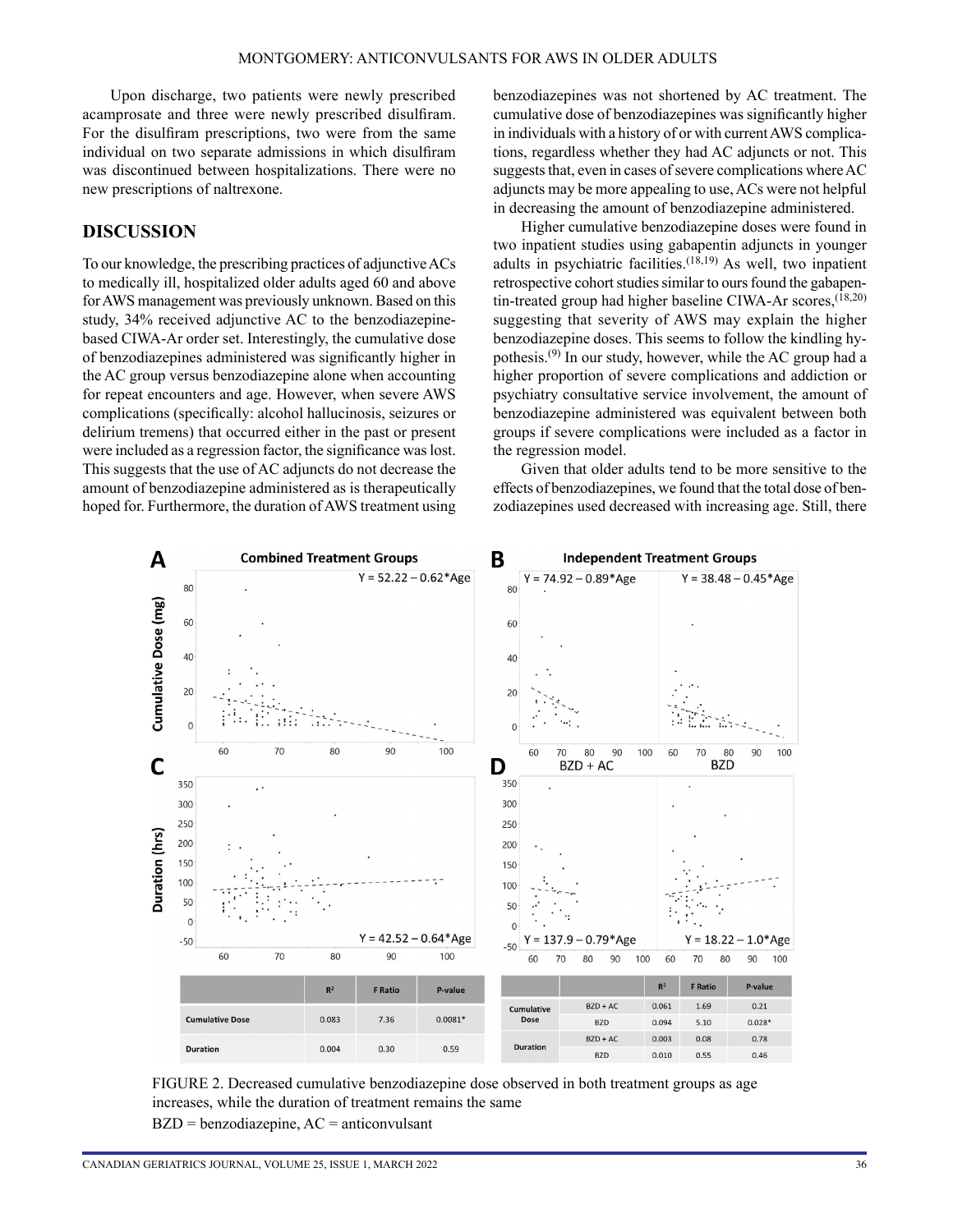were four adverse events that did occur and were likely related to benzodiazepine use. No adverse events were reported due to ACs, suggesting they are generally well tolerated.

Our study found gabapentin was most commonly prescribed, followed by divalproex, and there were varying dosing regimens used. It is known that lower doses of gabapentin may not be effective in AWS, which may explain at least in part why our study's findings do not support the use of adjunctive ACs.  $(13,17)$  The median gabapentin dose of 900 mg/d in our study is lower than the average dosages from previous studies, though it is unclear what the optimal dosage is for treating AWS in older adults with either gabapentin or divalproex.(21,30)

Pharmacological treatment using naltrexone or acamprosate can lead to a statistically significant reduction in alcohol-related hospitalization and, therefore, costs.(31,32) Unfortunately, our study found very few people were initiated on proven AUD agents. There can be several reasons for this finding. During AWS treatment in hospital, the focus is on management of the withdrawal, with less attention given to treating the underlying AUD. Application to provincially funded government medication plans is required to obtain coverage for newer AUD agents in our health authority. Physicians may be uncomfortable in prescribing an AUD agent when a patient is likely to be discharged without necessarily receiving community follow-up. Moreover, we are unclear why divalproex was continued in three patients post-discharge, as we could only find one small observational study supporting protracted treatment with valproate in AUD.<sup>(33)</sup> Conversely, in large placebo-controlled RCTs, the evidence for protracted treatment with gabapentin for relapse prevention is somewhat stronger, albeit conflicting.<sup>(30,34,35)</sup> It can be helpful for relapse-triggering insomnia, anxiety or dysphoria,<sup>(36)</sup> but it can also lead to dizziness, ataxia, somnolence, and misuse.  $(37)$  Even if we included the 12 patients continuing gabapentin post-discharge as being prescribed for relapse prevention, only 21% of our cohort of 81 were newly prescribed an agent for relapse prevention. It leads us to question whether there is a gap in our delivery of AUD management.

Limitations in our study include the retrospective nature and the small sample size, which limited our ability to detect the safety of ACs and AUD agents in this population, to compare the potential differential effects of gabapentin versus divalproex, and to better determine the effectiveness of adjunctive AC use for AWS. An additional limitation identified during the data collection was that clinicians lack a standard format for documenting patients' alcohol intake. The lack of standardization leads to gaps in the information documented such as the amount, frequency, type of beverage, and duration of alcohol consumption. For example, many writers would document, "x bottles of hard liquor", but fail to mention the size of the bottles and frequency. The last drink, an important factor for AWS management, was also often missing in the documentation. Although our study did not evaluate the merits for initiating the CIWA-Ar protocol, previous studies have found some hospitalized patients are started on the CIWA-Ar protocol inappropriately.<sup>(38,39)</sup> A recent study found that in 57% of AWS encounters where the CIWA-Ar protocol was initiated, patients had either zero or one documented risk factor, and 20% had no documentation of recent alcohol use; some from the 20% developed adverse events due to benzodiazepines.<sup>(39)</sup> The authors suggested that the Prediction of Alcohol Withdrawal Severity Scale (PAWSS) could be used to determine if the CIWA-Ar protocol should be implemented.<sup>(40)</sup> The PAWSS tool screens for patients who may have a higher risk for developing moderate to severe AWS, and has been validated in a medically ill, hospitalized population of younger and older adults.(40) This tool could have particular relevance for our population since there is a higher risk for iatrogenic complications in older adults when benzodiazepines are prescribed.

## **CONCLUSION**

Medically ill, hospitalized older adults aged 60 or over were prescribed adjunctive anticonvulsants, which were often continued on discharge. While the belief may be that AC adjuncts may lessen the amount of benzodiazepine administered and their side effects and adverse events, our findings do not support the routine use of AC adjuncts for AWS. In fact, neither the duration nor the amount of benzodiazepine treatment was decreased, and in those with severe AWS complications where AC adjuncts may be more appealing to use, we found no benefit. The opportunity to initiate cost-effective AUD agents in our population is being missed. Future RCTs with a prospective design for older adults who have multiple medical comorbidities could provide more definitive evidence on whether adjunctive ACs could be beneficial or harmful in this population.

## **ACKNOWLEDGEMENTS**

Not Applicable

# **CONFLICT OF INTEREST DISCLOSURES**

We have read and understood the Canadian Geriatrics Journal's policy on conflicts of interest disclosure and declare the following interests: Peter Chan is on the advisory board for Janssen-Ortho. The other authors have no conflicts of interest to declare.

## **FUNDING**

This research did not receive any sponsorship or external funding.

## **REFERENCES**

1. Griswold MG, Fullman N, Hawley C, *et al*. Alcohol use and burden for 195 countries and territories, 1990–2016: A systematic analysis for the Global Burden of Disease Study 2016. *The Lancet*. 2018;392(10152):1015–35.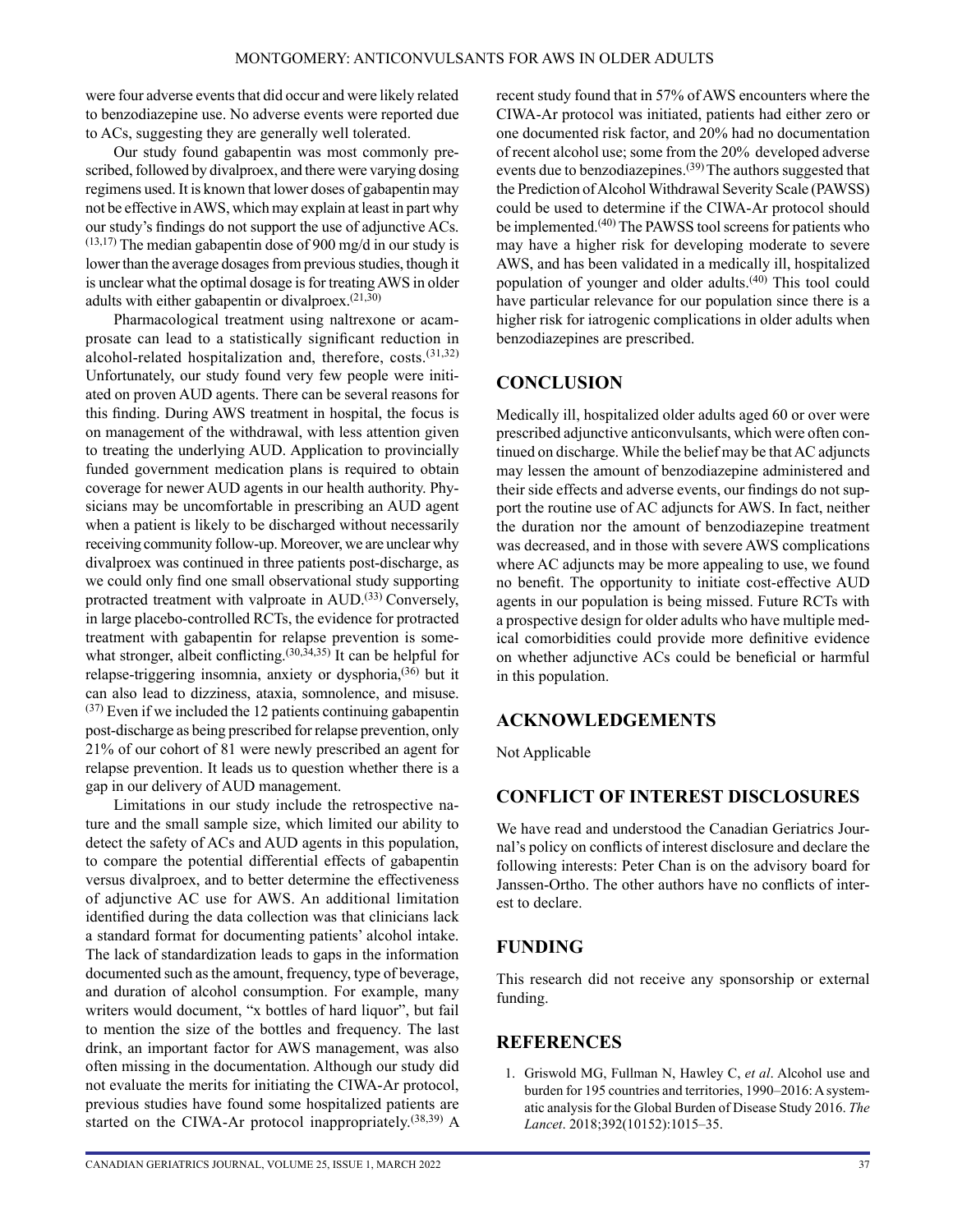- 2. Cheng C, Huang C, Tsai C, *et al.* Alcohol-related dementia: a systemic review of epidemiological studies. *Psychosomatics*. 2017;58(4):331–42.
- 3. Caputo F, Vignoli T, Leggio L, Addolorato G, Zoli G, Bernardi M. Alcohol use disorders in the elderly: a brief overview from epidemiology to treatment options. *Exp Gerontol*. 2012;47(6):411–16.
- 4. Blackwell DL, Lucas JW, Clarke TC. Summary health statistics for U.S. adults: National Health Interview Survey, 2012. *Vital Health Stat 10*. 2014;2(260):1–161.
- 5. Le Roux C, Tang Y, Drexler K. Alcohol and opioid use disorder in older adults: neglected and treatable illnesses. *Curr Psychiatry Rep*. 2016;18(9):1–10.
- 6. Littleton J. Neurochemical mechanisms underlying alcohol withdrawal. *Alcohol Health Res World*. 1998;22(1):13.
- 7. Mirijello A, D'Angelo C, Ferrulli A, *et al*. Identification and management of alcohol withdrawal syndrome. *Drugs*. 2015;75(4):353–65.
- 8. Brust JCM. Acute withdrawal: diagnosis and treatment. In: Sullivan EV, Pfefferbaum A, eds. Handbook of clinical neurology. Amsterdam, The Netherlands: 2014. p. 123–31.
- 9. Modesto-Lowe V, Huard J, Conrad C. Alcohol withdrawal kindling: Is there a role for anticonvulsants? *Psychiatry*. 2005;2(5):25.
- 10. Ait-Daoud N, Malcolm RJ, Johnson BA. An overview of medications for the treatment of alcohol withdrawal and alcohol dependence with an emphasis on the use of older and newer anticonvulsants. *Addict Behav*. 2006;31(9):1628–49.
- 11. Maldonado JR. Novel algorithms for the prophylaxis and management of alcohol withdrawal syndromes—beyond benzodiazepines. *Crit Care Clin*. 2017;33(3):559–99.
- 12. Minozzi S, Amato L, Vecchi S, Davoli M. Anticonvulsants for alcohol withdrawal. *Cochrane Database Syst Rev*. 2010(3):CD005064.
- 13. Hammond C, Niciu M, Drew S, Arias AJ. Anticonvulsants for the treatment of alcohol withdrawal syndrome and alcohol use disorders. *CNS Drugs*. 2015;29(4):293–311.
- 14. Stuppaeck CH, Pycha R, Miller C, Whitworth AB, Oberbauer H, Fleischhacker WW. Carbamazepine versus oxazepam in the treatment of alcohol withdrawal: a double-blind study. *Alcohol Alcoholism*. 1992;27(2):153–58.
- 15. Malcolm R, Myrick H, Roberts J, *et al*. The effects of carbamazepine and lorazepam on single versus multiple previous alcohol withdrawals in an outpatient randomized trial. *J Gen Intern Med*. 2002;17(5):349–55.
- 16. Myrick H, Malcolm R, Randall PK, *et al*. A double-blind trial of gabapentin versus lorazepam in the treatment of alcohol withdrawal. *Alcohol Clin Exp Res*. 2009;33(9):1582–88.
- 17. Ahmed S, Bachu R, Kotapati P, *et al*. Use of gabapentin in the treatment of substance use and psychiatric disorders: a systematic review. *Front Psychiatry*. 2019;10:228.
- 18. Vadiei N, Smith TL, Walton AE, Kjome KL. Impact of gabapentin adjunct use with benzodiazepines for the treatment of alcohol withdrawal in a psychiatric hospital. *Psychopharmacol Bull*. 2019;49(1):17–27.
- 19. Nichols TA, Robert S, Taber DJ, Cluver J. Alcohol withdrawalrelated outcomes associated with gabapentin use in an inpatient psychiatric facility. *Ment Health Clin*. 2019;9(1):1–5.
- 20. Bonnet U, Hamzavi-Abedi R, Specka M, *et al*. An open trial of gabapentin in acute alcohol withdrawal using an oral loading protocol. *Alcohol Alcoholism*. 2010;45(2):143–45.
- 21. Ahmed S, Stanciu CN, Kotapati PV, *et al*. Effectiveness of

- gabapentin in reducing cravings and withdrawal in alcohol use disorder: a meta-analytic review. *Prim Care Companion CNS Disord*. 2019;21(4):19r02465
- 22. Reoux JP, Saxon AJ, Malte CA, Baer JS, Sloan KL. Divalproex sodium in alcohol withdrawal: a randomized doubleblind placebo-controlled clinical trial. *Alcohol Clin Exp Res*. 2001;25(9):1324–29.
- 23. Trevisan LA, Ralevski E, Keegan K, *et al*. Alcohol detoxification and relapse prevention using valproic acid versus gabapentin in alcohol-dependent patients. *Addictive Disorders & Their Treatment*. 2008;7(3):119–28.
- 24. Lum E, Gorman SK, Slavik RS. Valproic acid management of acute alcohol withdrawal. *Ann Pharmacother*. 2006;40(3):441–48.
- 25. Ng K, Dahri K, Chow I, Legal M. Evaluation of an alcohol withdrawal protocol and a preprinted order set at a tertiary care hospital. *Can J Hosp Pharm*. 2011;64(6):436–45.
- 26. Taheri A, Dahri K, Chan P, Shaw M, Aulakh A, Tashakkor A. Evaluation of a symptom-triggered protocol approach to the management of alcohol withdrawal syndrome in older adults. *J Am Geriatr Soc*. 2014;62(8):1551–55.
- 27. Sullivan JT, Sykora K, Schneiderman J, Naranjo CA, Sellers EM. Assessment of alcohol withdrawal: the revised clinical institute withdrawal assessment for alcohol use (CIWA-Ar). *Br J Addict.* 1989;84(11):1353–57.
- 28. Canadian Centre on Substance Use and Addiction. Canada's low-risk alcohol drinking guidelines: safer drinking tips (brochure). Ottawa: The Centre; 2018.
- 29. Weintraub SJ. Diazepam in the treatment of moderate to severe alcohol withdrawal. *CNS Drugs*. 2017;31(2):87–95
- 30. Mason BJ, Quello S, Goodell V, Shadan F, Kyle M, Begovic A.. Gabapentin treatment for alcohol dependence: a randomized clinical trial. *JAMA Intern Med*. 2014;174(1):70–77.
- 31. Rychlik R, Siedentop H, Pfeil T, Daniel D. Cost-effectiveness of adjuvant treatment with acamprosate in maintaining abstinence in alcohol dependent patients. *Eur Addict Res*. 2003;9(2):59–64.
- 32. Zarkin GA, Bray JW, Aldridge A, *et al*. Cost and cost-effectiveness of the COMBINE study in alcohol-dependent patients. *Arch Gen Psychiatry*. 2008;65(10):1214–21.
- 33. De Luliis V, Gelormini R, Flacco M, *et al*. Comparison of serum total valproic acid levels and %CDT values in chronic alcohol addictive patients in an Italian clinic: A retrospective study. *Drugs—Real World Outcomes*. 2016;3(1):7–12.
- 34. Anton RF, Myrick H, Wright TM, *et al*. Gabapentin combined with naltrexone for the treatment of alcohol dependence. *Am J Psychiatry*. 2011;168(7):709–17.
- 35. Falk DE, Ryan ML, Fertig JB, *et al*. Gabapentin enacarbil extended-release for alcohol use disorder: a randomized, double-blind, placebo-controlled, multisite trial assessing efficacy and safety. *Alcohol Clin Exp Res*. 2019;43(1):158–69.
- 36. Mason BJ, Quello S, Shadan F . Gabapentin for the treatment of alcohol use disorder. *Expert Opin Investig Drugs*. 2018; 27(1):113–24.
- 37. Quintero GC. Review about gabapentin misuse, interactions, contraindications and side effects. *J Exp Pharmacol*. 2017;9:13–21.
- 38. Hecksel KA, Bostwick JM, Jaeger TM, Cha SS. Inappropriate use of symptom-triggered therapy for alcohol withdrawal in the general hospital. *Mayo Clin Proc*. 2008;83(3):274–79.
- 39. Eloma AS, Tucciarone JM, Hayes EM, Bronson BD. Evaluation of the appropriate use of a CIWA-ar alcohol withdrawal protocol in the general hospital setting. *Am J Drug Alcohol Abuse*. 2018;44(4):418–25.